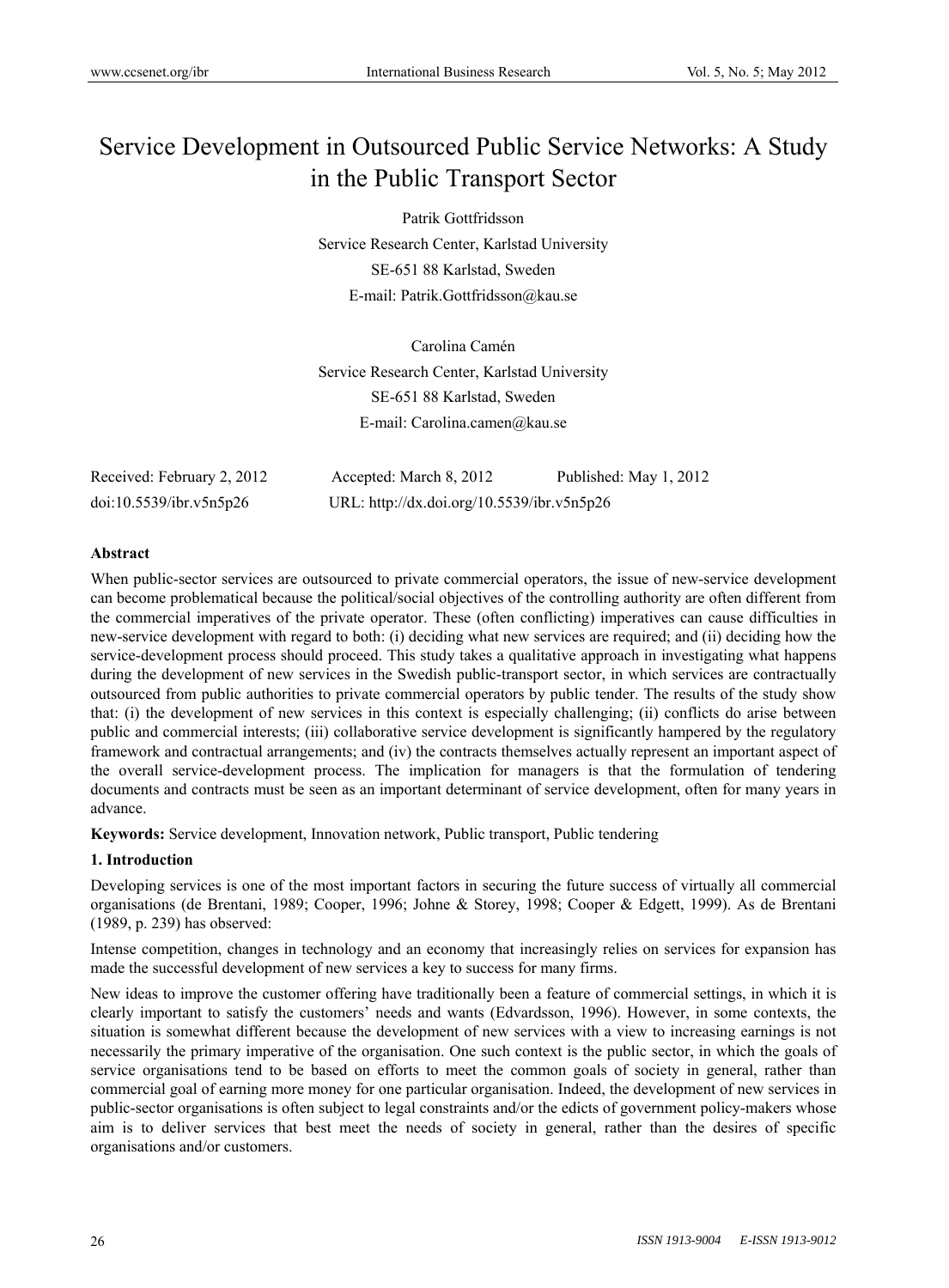In some contexts these two imperatives are not mutually exclusive. For instance, public services sometimes compete with other providers (public and/or private) in serving customers who have other consumption alternatives. The public-transport sector is a good example of such a setting. In this sector, government usually has overall responsibility for providing a legislative framework for ensuring the quality of the transport services being delivered. Government also often takes responsibility for the overall development of the sector, as in the case of the Swedish public-transport service (SLTF, 2002). As a consequence, public-transport services in many countries are, to a large extent, determined by a national political agenda that takes into account a variety of broad societal considerations.

In the case of the Swedish public-transport system, the central government's policy is operationalised by a public-sector body known as a Public Transport Authority (PTA), which is responsible for the service provided in a specific geographical area. The actual services (that is, the actual vehicular transport) are provided by external sub-contractors, which are selected by a public tendering process regulated by the Swedish *Public Procurement Act* (SFS, 1992, p. 1528). Relevant requirements of this Act include:

- the contractual criteria must be clearly specified in advance of the tendering process;
- previous experience with a particular contractor and/or existing relationships between the parties must not influence the selection of the successful sub-contractor; and
- the price offered by potential sub-contractors, given a certain level of service, must be the determining consideration in deciding which sub-contractor is selected to receive a contract.

Typical contracts between a PTA and a successful tenderer extend for 5-10 years. Whatever the duration of a given contract, all relationships must be terminated on a specific expiry date, at which time a new public tendering must be held. For the purposes of the next tender, new contracts must be developed, written, and signed.

The contractual relationship between the PTA and the sub-contractors is a good example of the conflicting imperatives noted above. The sub-contractors are external commercial organisations whose imperative is to make a profit through their contracted business. Indeed, in many instances, they are large commercial companies that have simultaneous sub-contractual relationships with several different PTAs. Because their priority is to maximise profits by optimising the distribution of their resources among their various contracts, these sub-contractors are thus driven by a different logic from that of the central government. This places the PTAs in the delicate position of acting as intermediaries between political/social actors and commercial actors, each of whom has a different (and sometimes incompatible) agenda.

# *1.1 Research Question*

Against this background, an important question that arises is how new services are developed in such a setting. In other words, *what happens* in new-service development when commercial imperatives and public imperatives meet each with different incentives for developing new services? This broad question of 'what happens' can be subdivided into two more specific research questions:

- *What* is developed in these situations? and
- *How* are these developments undertaken?

The aim of the present study is to address these two research questions in the context of the Swedish public-transport system. In doing so, seven empirical cases are qualitatively examined and analysed.

The remainder of this paper is structured as follows. The next section presents a review of the relevant literature on service development and innovation networks to establish the theoretical foundations of the study. The following section describes the methodology of the qualitative empirical study of seven cases in the Swedish public-transport sector. The results of the empirical study are then presented. The paper concludes with a summary of the major findings and the managerial implications.

# **2. Theoretical Framework**

#### *2.1 Service Development*

Service development (and product development for that matter) can be categorised in several ways, depending on the perspective that is adopted. For example, from a customer or market perspective, Lovelock's (1984) classification of innovations and developments consists of six categories:

- *major innovations:* new products/services for markets as yet undefined;
- *start-up businesses:* new products/services for markets that are already served by existing products that meet the same generic criteria;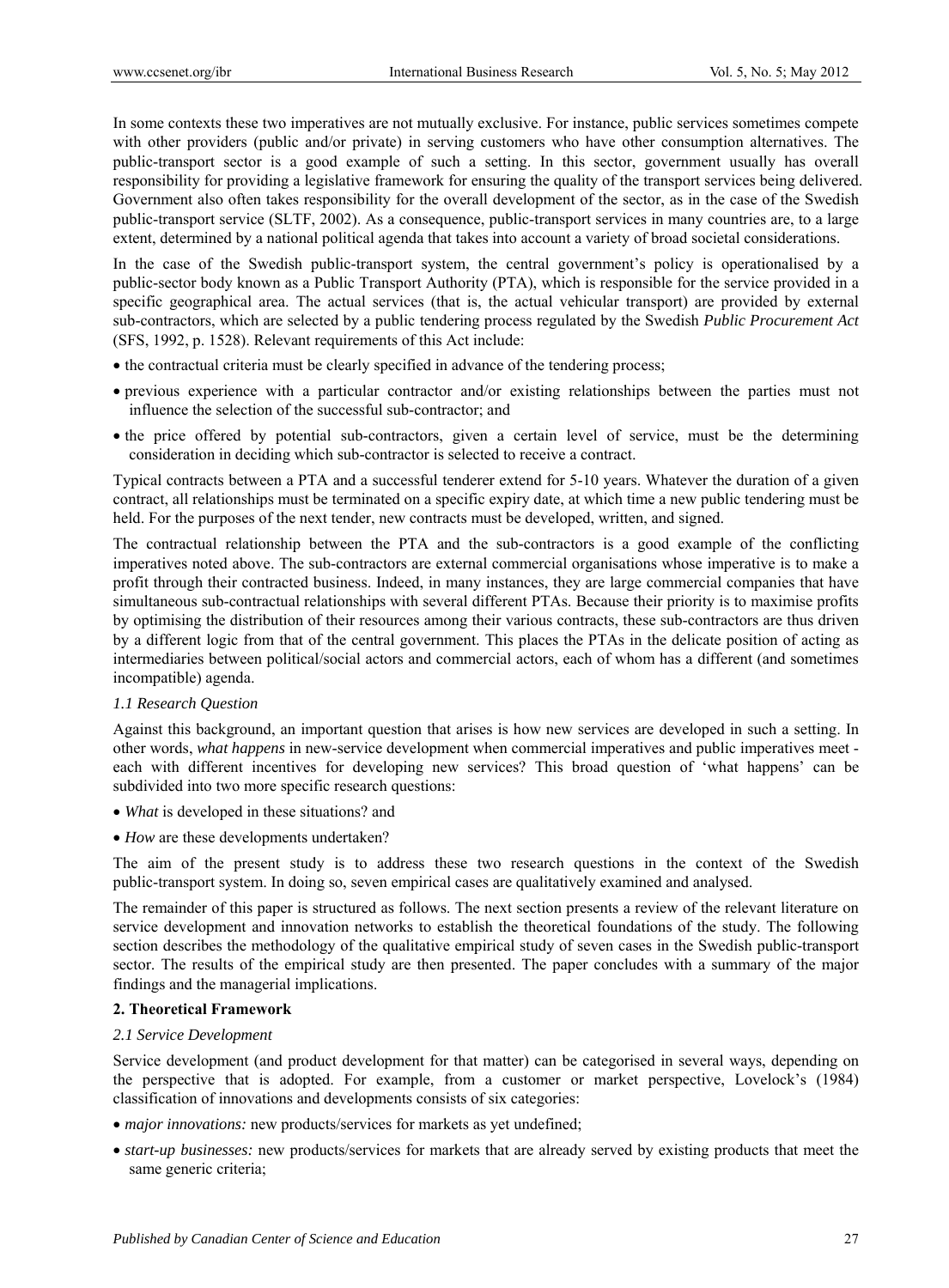- *new products for the currently served market:* new products/services that attempt to offer existing customers of an organisation a product not previously available to them from that provider;
- *product line extensions:* new products/services that represent an augmentation of the existing product/service;
- *product improvements:* changes in certain features of existing products currently on offer to the currently served market; and
- *style changes*: highly visible changes to existing products.

Another perspective on service development is to focus on whether the development is in the core-service (that is, directed at a new solution to the actual problem to be solved) or whether it is in the supporting services (that is, directed at the services that augment the already established solution). In the second case, the notion of 'service development' can include either the *addition* of new services (for example, lounges, internet access, etc.) or the *removal* of some supporting services (as occurs in low-price airlines). This wider understanding of 'service development' is obviously relevant to public-transport services, which are the focus of the present study.

Several models have been suggested to describe how services are (or at least ought to be) developed. According to Johnson et al. (2000), these models can be divided into three broad categories:

- *partial models*, which focus on a specific aspect of the service-development process for example, how to generate ideas (Kristensson, 2003) or how to involve customers in the development of services (Sandén, 2007; Matthing, 2004);
- *translational models*, which draw on the principles of new-product development and translate this into new-service development (Booz et al., 1982); and
- *comprehensive models*, which aim to provide a holistic view of the service-development process (Johnson et al., 2000).

According to several extensive reviews of the literature, most of these models focus on the actors and resources within the organisation and on how various stages of the development process are carried out, or should be carried out (Johne & Storey, 1998; Akamavi, 2005; Jong & Vermeulen, 2003). In addition, Lievens et al. (1999) have noted that most of the models also posit service development as a sequential process consisting of at least three broad phases: (i) a planning stage; (ii) a development stage; and (iii) a market launch stage.

However, although the extant models usually describe such a structured process consisting of various sequential phases, several authors have argued that the actual service-development process in real life is seldom as structured and formalised as these models would suggest (Johne & Storey, 1998; Edgett, 1996; Martin & Horne, 1993; Bowers, 1989).

# *2.2 Innovation Networks*

Schilling and Werr's (2009) extensive review of the literature on service innovation identified the management of *network relationships* as one of the most important aspects of the service-development process. Just as interaction and co-operation among various actors represents a vital component of any service offering (Grönroos 1990), the service-development process itself proceeds on the basis of interactive co-operation and exchanges of information among various sets of actors (Johne & Storey, 1998; Syson & Perks, 2004; Johansson & Vahlne, 1992).

According to Schilling and Werr (2009), service firms that wish to be innovative must think of themselves as part of an *innovation network* in which they interact and exchange resources, knowledge, and ideas with actors in their environment, such as customers and innovation partners. To manage such a network, these various actors must be involved in a way that facilitates communication and creates a climate in which actors feel motivated to contribute and be creative.

The notion of an *innovation network* thus casts some doubt on the conventional view of service development as a sequential process; in its place, the network perspective posits service development as a series of problems to which the organisation must find solutions if it is to develop a new offering (Stevens & Dimitriadis, 2004). As Stevens and Dimitriadis (2004, p. 1075) have observed, the process of new service development is:

 a cooperative, interactive, [but] not very formalized process, involving actors from different departments of the company ... [whereby] the organisational structure, the communication networks and the working processes are transformed

# *2.3 The Role of Customers and Front-line Employees in Service Development*

It is logical, from a theoretical perspective, to involve customers in the service-development process. As Edvardsson (1997, p. 33) have pointed out: "Attractive and customer-friendly services emerge from a dialogue with competent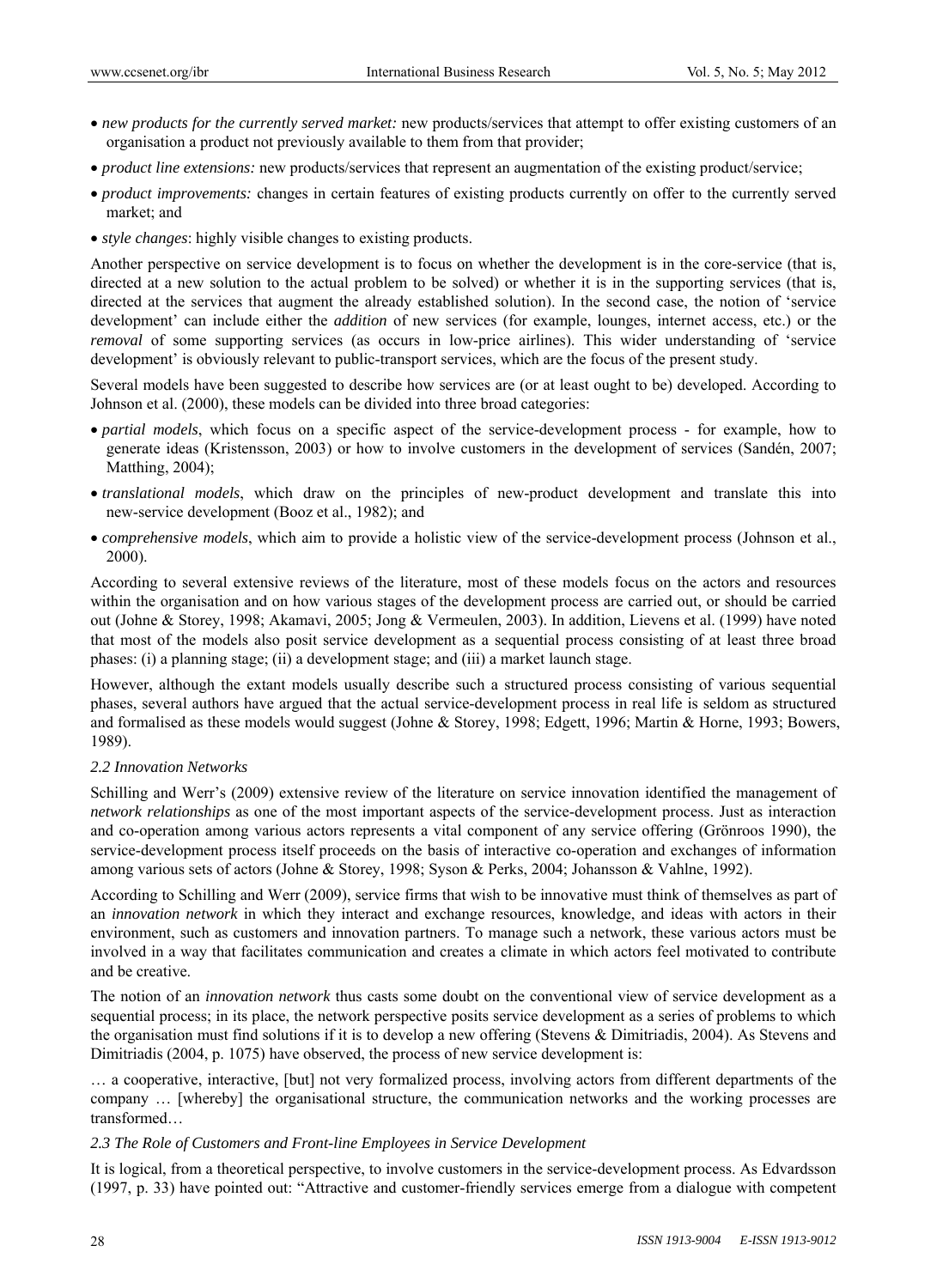and demanding customers". Involvement of the users makes theoretical sense because their ideas for new services are likely to be perceived as being more useful than services developed solely by professional developers. However, there is some empirical evidence that the new service ideas suggested by customers tend to be generally less feasible to produce (Magnusson et al., 2003), and although it would seem that customers should be a valuable source of information (Abramovici & Bancel-Charensol, 2004), the reality is that they are seldom much involved in the service-development process (Edvardsson et al., 2000; Sundbo, 1997, 1998).

It would also seem to be logical to involve front-line employees in the service-development process. Because they are exposed to customers and customer needs on a regular basis, front-line employees are commonly assumed to possess knowledge that can be beneficial for successful service innovation. It has therefore been suggested that service firms should recruit and retain experienced and insightful front-line employees who have been exposed to customer needs and can therefore bring valuable knowledge into the organisation (Leiponen, 2005). However, to achieve maximum benefit from these front-line employees, it is necessary for them to be released (at least to some extent) from their ordinary day-to-day tasks in order to spend time on the innovation process.

# **3. Research Methodology**

# *3.1 Sample and Data Collection*

The present study adopted a qualitative case-study methodology to investigate what happens in new-service development when commercial imperatives and public imperatives meet - each with different incentives for developing new services. A case-study approach (Yin, 1994) using data from a seven cases within the Swedish public-transport sector was adopted because service development is a fairly new area, in which rich qualitative data from case studies are considered more appropriate for theory building than theory testing (Johne & Storey, 1998; Syson & Perks, 2004; Daymon & Holloway, 2002; Merriam, 1994; Eisenhardt, 1989).

The primary data were derived from interviews with representatives from several Swedish PTAs and sub-contractors. All of the interviewees occupied positions of responsibility for the development and delivery of public-transport services - including general managers, business managers, and traffic planners from the PTAs, and members of boards of management, presidents, and business unit managers of the sub-contractors. The interviews were conducted during 2005 and 2006 at various locations in Sweden. A semi-structured interview guide was used to provide the interviewees with opportunities to speak freely on the subjects being canvassed. The duration of the interviews varied from 30 minutes to 150 minutes. Selection of the PTAs and sub-contractors was made by means of intentional sampling of information-rich cases (Patton, 1990).

Secondary documentary data were also collected. These data were gathered from: (i) laws and regulations governing the public-transport sector in Sweden; (ii) government reports and statements regarding the guidelines and regulations for the sector; and (iii) information from the Swedish Public Transport Association (SLTF), which is the trade association for the public-transport authorities.

The data were analysed using open coding of the transcribed interviews, supplemented with data from the documentary study (Miles & Huberman, 2004).

# *3.2 The Cases*

Seven case studies were conducted. The *first* case involved a PTA in northern Sweden, which had contracts with approximately 35 bus contractors and a large number of taxi entrepreneurs. The County Council owned 50% of this PTA, with the remaining 50% being owned by the municipalities in the county.

The *second* case involved a PTA in central Sweden, which had contracts with three bus contractors, a sub-contractor for rail traffic, and 30 taxi entrepreneurs. This PTA was owned by ten municipalities in the county and the Country Council.

The *third* case involved a PTA in south-west Sweden, which had contractual arrangements with one big bus operator, a number of smaller bus operators, and several taxi operators. This PTA was also owned by the County Council and municipal authorities.

The *fourth* case involved a PTA in southern Sweden, which had contracts with 25 sub-contractors and a number of taxi entrepreneurs. This PTA was jointly owned by the County Council and the county's thirteen municipalities.

The *fifth* case involved a PTA in central Sweden. This PTA was responsible for the inner-city traffic in only one city (the region's largest city). For this purpose, the PTA had one contract with a large bus operator and 10-15 contracts with smaller taxi-entrepreneurs.

The sixth case was somewhat different from the preceding cases. It involved a study of the long-term (6-8 years) development of a new ticketing and information system involving collaboration among six Swedish PTAs. The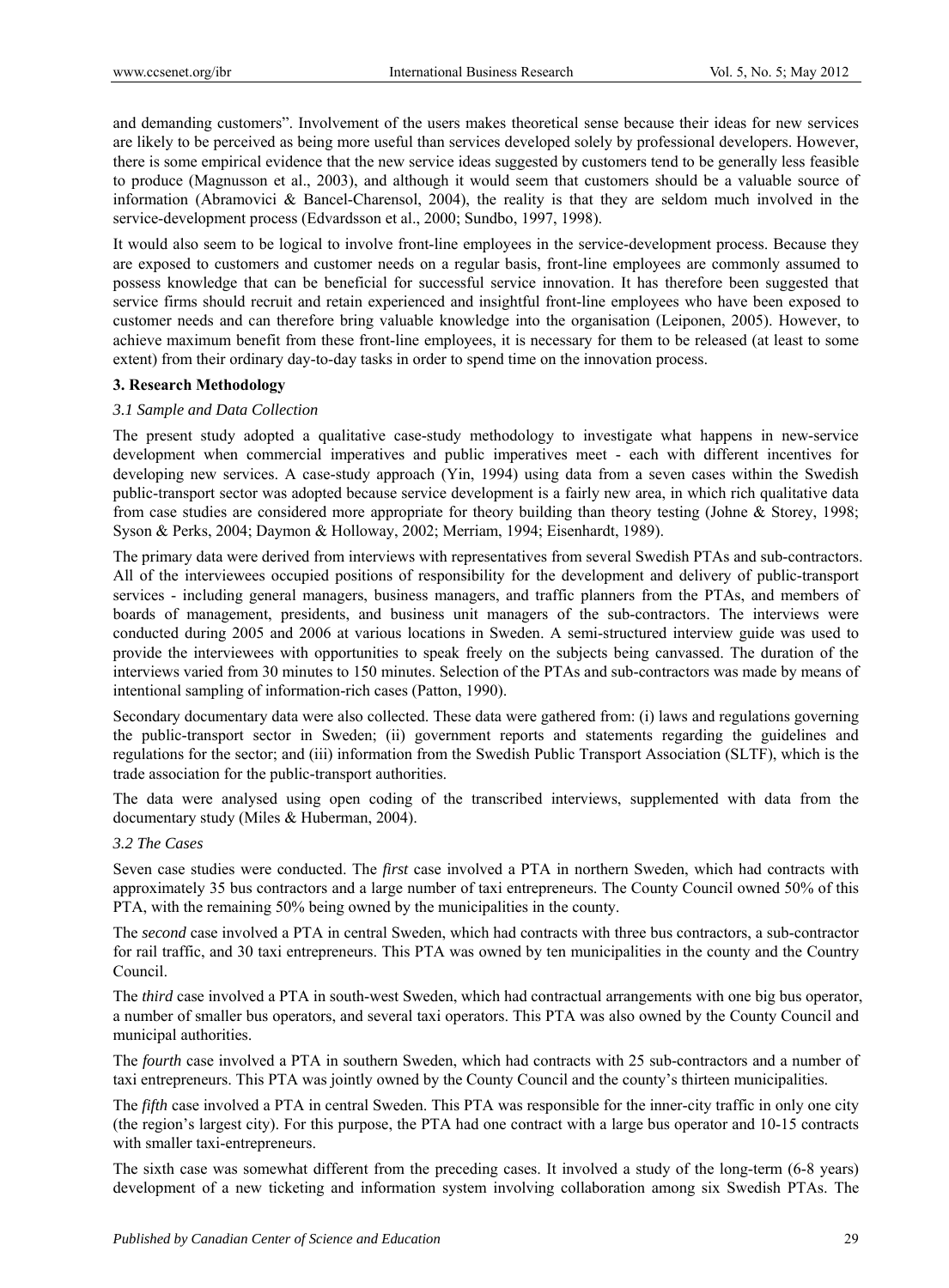collaboration involved: (i) a formal project group of four members with overall responsibility for the project; (ii) an advisory board consisting of managers of the PTAs; (iii) large project groups of approximately 25-30 participants representing different areas of expertise within the Swedish public-transport sector; and (iv) smaller task groups working on technical solutions to specific problems. In addition, an external technical consultancy firm was also engaged to build the actual ticketing system. The ticketing and information system was based on a joint standard created by an industrial organisation for the Swedish public-transport sector.

The *seventh* case concerned the long-term (5-8 years) development and implementation of a new ticketing and information system by a single PTA in one large Swedish city. The development process was conducted jointly with a technical consultancy firm that was responsible for developing the hardware and software for the project. At the beginning, the project was run by a project group, but it subsequently involved 8-10 subgroups that became responsible for developing and integrating various aspects of the system. A major challenge was ensuring that the system suited the needs of different groups of operating staff. As in the sixth case, this ticketing and information system was again based on a joint standard created by an industrial organisation for the Swedish public-transport sector.

#### **4. Results**

For convenience, the results of the seven case studies are presented as a comprehensive overview, rather than as specific findings from individual cases. The presentation of the findings is divided into two parts, which address each of the research questions posed in the Introduction:

- *What* is developed in these situations? and
- *How* are these developments undertaken?

#### *4.1 What Is Developed?*

Service development in the cases entailed a variety of large and small projects with different purposes. Three general types of development projects were discerned.

First, in all cases, the PTAs were either engaged (or had recently been engaged) in large projects to simplify and improve the ticketing and information systems used for public-transport services. For example, in the first case, the PTA was in the process of installing a new communication system in all buses to improve the exchange of information between vehicles and between vehicles and headquarters. It was envisaged that the system would enable customers to undertake booking and ticketing via the Internet. In a similar vein, all PTAs were in the process of introducing so-called 'real-time systems', which monitor all stations and show all schedules (and any delays) in real time via various channels (such as the Internet and wireless networks). These large development projects, which required significant resources and time, represented *long-term strategic service-development projects* that were usually undertaken in collaboration with a number of other PTAs. However, the sub-contractors (operators) were rarely (if ever) actively involved in these projects until the final implementation phase. This could be due to the time horizon for this kind of project extending beyond the duration of their contracts. Moreover, because these development projects were usually undertaken in collaboration with other PTAs, the involvement of the operators would have further complicated an already complex project involving a large number of actors.

The second type of development projects were undertaken at the behest of the owners of the PTAs to meet the broad political and social requirements of society in general without a specific focus on the day-to-day needs of public-transport customers. One example of such owner-driven development projects was a focus in all case studies to provide vehicles suitable for elderly and disabled customers. This was done because it was deemed important from a social and humanitarian perspective to facilitate the use of public transport by all citizens. Another such example was the investment made by all PTAs in environmentally friendly vehicles that produced less pollution. Because these sorts of commitments (to aged/disabled citizens and to the environment) are resource-demanding and reduce the flexibility to invest in other areas that might be more commercially attractive, they were usually specified in tendering documents and contractual obligations, backed up with fines and other sanctions if contractors did not meet the stipulations of the contracts. These types of development projects bring into focus the political struggle that always accompanies the utilisation of scarce resources in public transport. In this context, the general manager of the PTA in the fourth case revealed his sensitivity about political issues. He noted that as long as the owners of the PTA wanted to maintain strict control and as long as they perceived public transport in political and social terms, it would continue to be very difficult for the PTA to act as a purveyor of a commercial product competing in the market. In contrast to these considerations, the sub-contractors were, of course, operating as commercial entities whose purpose was to make a profit through its contracted business. As previously noted, the sub-contractors and the political/social actors were thus driven by different imperatives.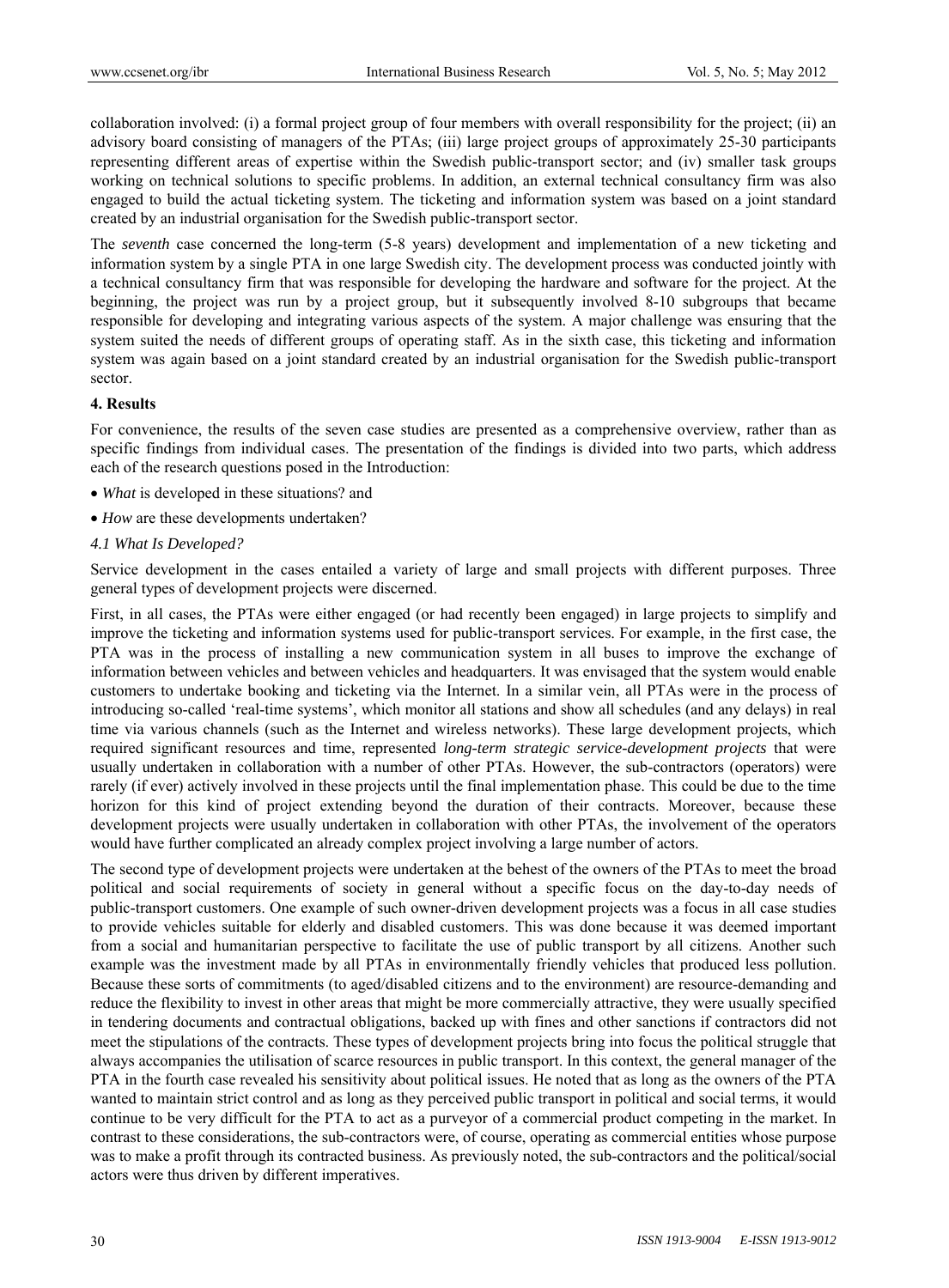Apart from the first two types of development (large strategic projects and the owner-driven projects), there was a third type of development that was generally less expensive and extensive. These projects extended the core service of public transport (that is, safe transport from point A to point B) by adding ancillary services to meet the secondary needs of customers. Examples from the first case study included the introduction of business class on the buses and the employment of bus attendants on some longer routes. The general manager of the PTA in the second case characterised these sorts of customer-oriented developments in the following terms:

A common theme in the developments that we undertake is ... the customer - the market perspective. We have a good product, which we will improve even more. And it must be marketed as competitively as possible.

In summary, in response to the question of *what* is developed in terms of service development, the present study finds that development projects were of three general kinds in these outsourced public-transport services:

- long-term and resource-intensive strategic developments;
- owner-driven developments to meet political/social objectives; and
- customer-focused projects with the aim of enhancing the competitiveness of the public-transport product.

#### *4.2 How Are These Developments Undertaken?*

In all cases, the interviewees emphasised the importance of cooperative relationships among all the parties involved in service provision. The general manager of the PTA in the fifth case made the following comments about this collaboration:

When we buy this kind of service, as we have contracted to do for eight years into the future, we buy a service that is produced and consumed simultaneously. This does not mean that the PTA, as a purchaser, has completed its efforts once it has purchased the service; rather, the PTA has to be an active participant every day during those eight years. Our relationship with the subcontractor is therefore very important. Because the PTA represents the brand and receives any complaints, we are very keen to ensure an effective functional relationship.

The business development manager of the same PTA supported this view with the following comment:

Our mutual goal is the satisfaction of the customer - the traveller, who uses our services. To achieve this goal, it is important not to see the contractual parties as separate actors; rather it is important to create a good cooperative relationship in which the subcontractor does not see the PTA merely as its customer. In fact, the customer is the traveller. It's all about ensuring that the traveller is satisfied.

Despite these stated commitments to cooperative collaboration in service provision, new-service development in the case studies was apparently conducted independently by one actor or the other, without any collaboration between the contracting parties. In particular, in the long-term projects to develop and implement new ticketing and information systems, service development was undertaken entirely by the PTAs (and their technical advisors) without any involvement on the part of the sub-contractors until the final implementation phase of the projects. According to the PTAs, it was difficult to work in collaboration with sub-contractors in these development projects because the sub-contractors were too conscious of the contractual and financial constraints whenever service development was being discussed. As the business-development officer at one of the PTAs put it:

There is too much focus on the contract and money. This is especially noticeable when we're trying to introduce new ideas. The sub-contractors always ask who is going to pay. Or they assume that we should pay.

For their part, the sub-contractors did not deny that this situation exists with regard to service development. Indeed, they claimed that the contractual arrangements actually impeded the development of a public-transport service of high quality because there were few incentives for the operator to go beyond the prescribed service level. One of the operators in the fifth case study made the following observations:

We are interested in developing public transport and services ... [but] it is difficult to develop the business outside the contract; indeed it is almost impossible. The Public Transport Authority dictates the conditions for the service that is to be delivered … We have to look at the basis of the tendering process and what the PTA wants to buy for the next eight years, and then we create a product based on this and offer it to the PTA at a certain price … Our driving force is being as efficient as possible. This is what we are evaluated on - not on our plans and ideas about how to develop the services.

According to this view, the existence of a strict formal contract and specifications for the services to be delivered forces the sub-contractor to make an offer that meets the minimal requirements at the lowest possible price. Every transaction that is not part of the day-to-day operations agreed in the contract can create problems in terms of negotiations and bureaucratic communication between the parties. Any service development undertaken by the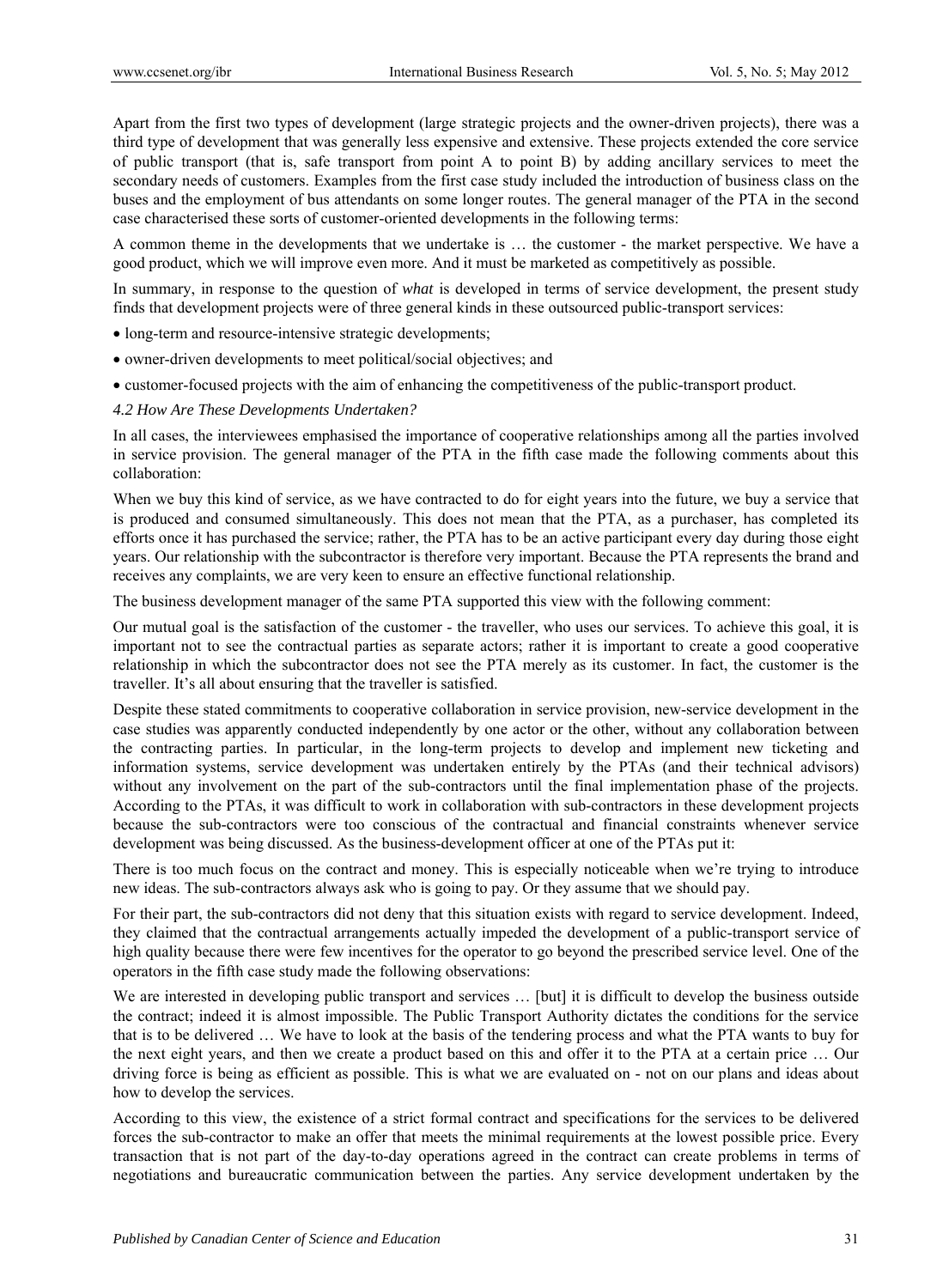sub-contractors must be paid for separately by the PTA; alternatively, such service development must be performed *gratis* by the sub-contractor in an attempt to deliver a better service and thus fulfil the PTA's vision.

From the perspective of the PTAs, these commercial realities mean that the sub-contractor seldom appears to do anything over and above its contractual obligations, leaving the authority responsible for any unforeseen costs entailed by providing an adequate or improved service. The commitment of sub-contractors to development projects is thus significantly restricted, especially with respect to larger projects that require resource commitment in the long term, with no prospect of immediate profit.

The unwillingness of the parties to collaborate in undertaking more extensive service development thus reflects the institutional environment in which the parties are forced to interact. The contractual situation, which is clearly governed by a framework of laws and regulations, creates an atmosphere of formality and inflexibility in which strict guidelines determine how the business should be conducted. Moreover, the regulations governing the tendering process discourage any form of consultation and co-operation between the contracting parties prior to the signing of the contract. This situation is in accordance with the observation of Laing and Lian (2005), who contended that the relationships in such formal tendering processes are characterised by a low level of trust, business at arm's length, and a short-term orientation (even though the contract itself might be relatively long-term in duration).

# **5. Conclusions and Managerial Implications**

The objective of this study was to investigate *what happens* in new-service development when commercial imperatives and public imperatives meet - each with different incentives for developing new services. More specifically, the study has utilised seven case studies in the Swedish public-transport system to address two research questions:

- *What* is developed in these situations? and
- *How* are these developments undertaken?

A general conclusion that can be drawn from this investigation is that the challenges associated with new-service development appear to be greater in the public sector than in the private sector. One reason for this is that public-sector service development typically involves a broader spectrum of actors and more bureaucracy than is the case in the private sector. As Smith and Fischbacher (2005) have noted, successful innovation requires that the particular opinions and agendas of all actors in the network must be taken into account during the development process.

More specific conclusions to be drawn from the empirical investigation include the identification of three different types of service developments. The type of most interest to the objectives of this study were the owner-driven development projects that were designed to fulfil certain political and social imperatives. These included development projects to facilitate the use of public transport by elderly and disabled citizens, and projects to minimise environmental pollution. The development of these services reflected the fact that public transport is subject to a framework of laws, regulations, and policy-making that aims to deliver services that best meet the needs of society in general, rather than merely being concerned with the day-to-day needs of public-transport users. In contrast to these considerations, it was apparent that the sub-contractor, whose purpose was to make a commercial profit through its contacted business, was driven by a different set of imperatives. As a consequence, these new-service developments were, to a certain extent, forced upon the operators by contractual stipulations and sanctions.

The second type of developments were customer- or market-driven projects that aimed to make public transport more competitive and attractive. Examples of these projects, which were managed by either the sub-contractor or the PTAs, included the introduction of business class on the buses and the employment of bus attendants on some longer routes.

The third kind of projects were long-term strategic developments, such as sophisticated communication and ticketing arrangements. These projects had the potential to fulfil both the political/social objectives of the owner-perspective and the customer-oriented objectives of making public transport more efficient and easier to plan.

Despite these development projects of various types, the empirical data from the case studies indicates a generally low level of collaborative service development during the duration of the contracts between PTAs and commercial sub-contractors, which provided little scope for creative discussion and partnership. It was apparent that the *Public Procurement Act*, and the way in which it was interpreted, actually hampered the possibilities of developing a high-quality public-transport service. The law severely limits the factors that can be taken into account during the tendering process - such as the commitment of the bidders, or the ideas they might have for developing and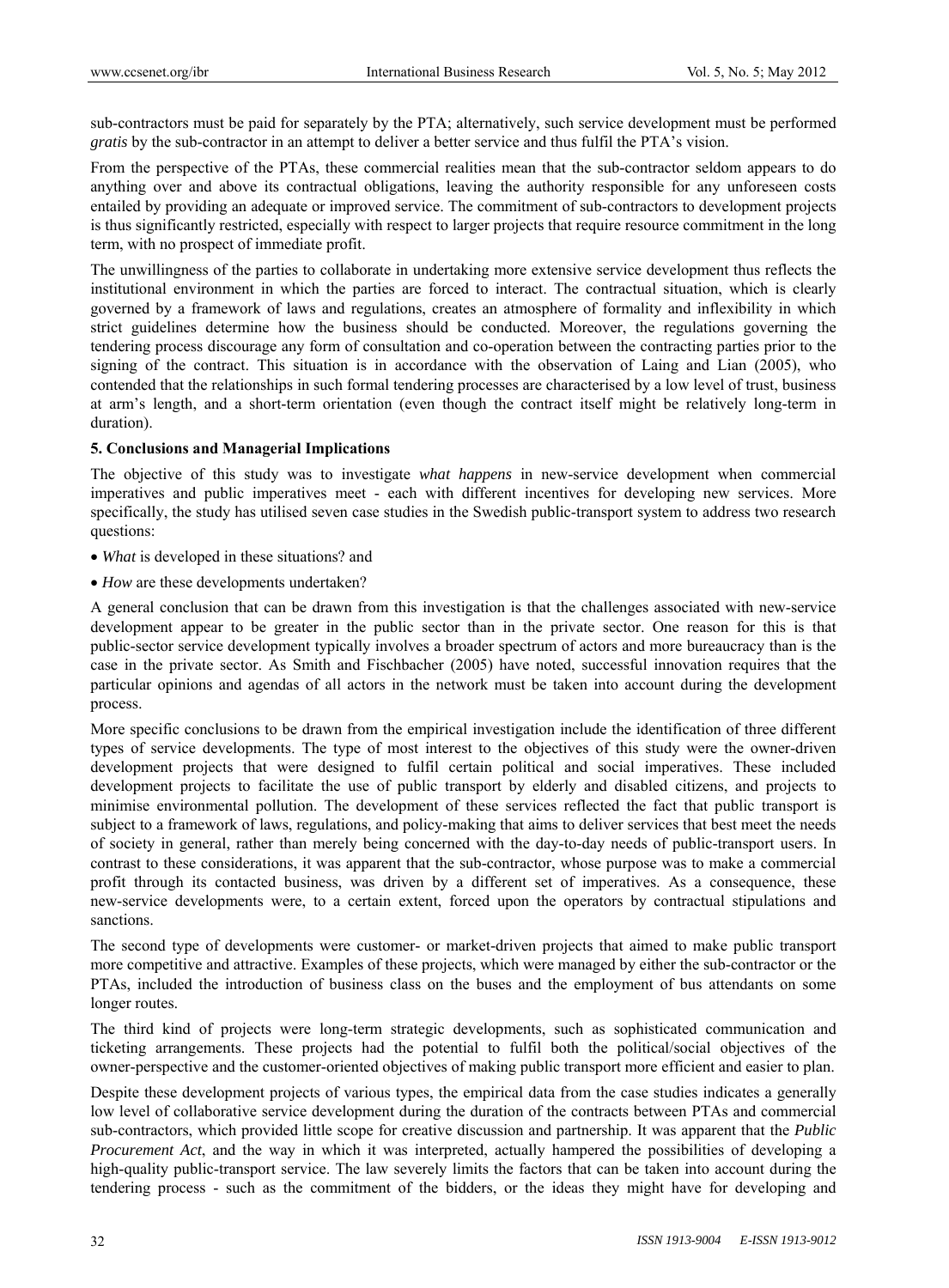improving public transport during the period of the contract. Moreover, all requirements regarding the service have to be stated before the bidding process is initiated, which results in stultified service development. These findings suggest that the formulation of the terms of the contract represents an especially important aspect of the service-development process. Indeed, the formulation of the contract could actually be seen as service development in itself, given that the contract provides the guidelines for how the service is to be developed during the coming years.

Despite these difficulties, some PTAs in the present study did claim to have created a collaborative culture with their sub-contractors that encouraged service development. In this regard, it is interesting to note that these PTAs made greater use of contractual incentives and rewards for sub-contractors who improved the service and increased passenger numbers. Although this does demonstrate a commitment to creating a positive relationship-oriented culture to enhance innovation and development, it must also be said that even in this case the contract and its formulation remained the key factor in service development in this setting.

From a managerial perspective, the findings of this study emphasise the importance of being aware that not all service-development projects are the same. Different types of development projects exist, and managers should be aware that there are sometimes conflicting public and commercial imperatives involved. Managers should take this into account in seeking to develop collaborative service-development processes in their organisational networks. It is also important for managers to recognise that a large proportion of service-development planning is actually undertaken before the contractual period begins; indeed, this is often done unilaterally by the purchaser, who decides (without consultation) what service output it wishes to achieve during the contractual period. These unilateral decisions are usually stated in the contract as technical specifications, expected standards, and prescribed quality measures. Managers should therefore recognise that the formulation of tendering documents and contracts represent the most important determinant of service development, often for many years in advance.

#### **References**

Abramovici, M., & Bancel-Charensol, L. (2004). How to take customers into consideration in service innovation projects. *Service Industries Journal, 24*(1), 56-78. http://dx.doi.org/10.1080/02642060412331301132

Akamavi, R. K. (2005). A research agenda for investigation of product innovation in the financial services sector. *Journal of Services Marketing, 19*(6), 359-378. http://dx.doi.org/10.1108/08876040510620148

Bowers, M. R. (1989). Developing new services: improving the process makes it better. *The Journal Of Services Marketing, 3*(1), 15-20. http://dx.doi.org/10.1108/EUM0000000002478

Cooper, R. (1996). Overhauling the new product process. *Industrial Marketing Management, 25*(6), 465-482.

Cooper, R., & Edgett, S. (1999). *Product development for the service sector- lessons from market leaders.* New York: Perseus Books. http://dx.doi.org/10.1016/S0019-8501(96)00062-4

Daymon, C., & Holloway, I. (2002). *Qualitative Research Methods in Public Relations and Marketing Communication*. London: Routledge.

de Brentani, U. (1989). Success and failures in new industrial services. *Journal of Product Innovation Managemen, 6*(4), 239-258. http://dx.doi.org/10.1111/1540-5885.640239

Edgett, S. (1996). The new product development process for commercial financial services. *Industrial Marketing Management, 25*, 507-515. http://dx.doi.org/10.1016/S0019-8501(96)00067-3

Edvardsson, B. (1996). *Kvalitet och tjänsteutveckling* (in Swedish). Lund: Studentlitteratur.

Edvardsson, B. (1997). Quality in new service development: key concepts and a frame of reference. *International Journal of Production Economics, 52*, 31-46. http://dx.doi.org/10.1016/S0925-5273(97)80765-7

Edvardsson, B., Gustafsson, A., Johnson, M. D., & Sandén, B. (2000). *New service development and innovation in the new economy*. Lund: Studentlitteratur.

Eisenhardt, K. M. (1989). Building theories from case study research. *Academy of Management Review*, *14*(4), 540.

Gothenburg University, Dept. of Psychology, 1101-718X; [119], Gothenburg. http://dx.doi.org/10.2307/258557

Grönroos, C. (1990). *Service management and marketing: managing the moments of truth in service competition.* Lexington, Massachusetts: Lexington Books.

Johansson, J., & Vahlne, J-E. (1992). Management of Foreign Market Entry. *Scandinavian International Business Review, 1*(3), 9-27. http://dx.doi.org/10.1016/0962-9262(92)90002-N